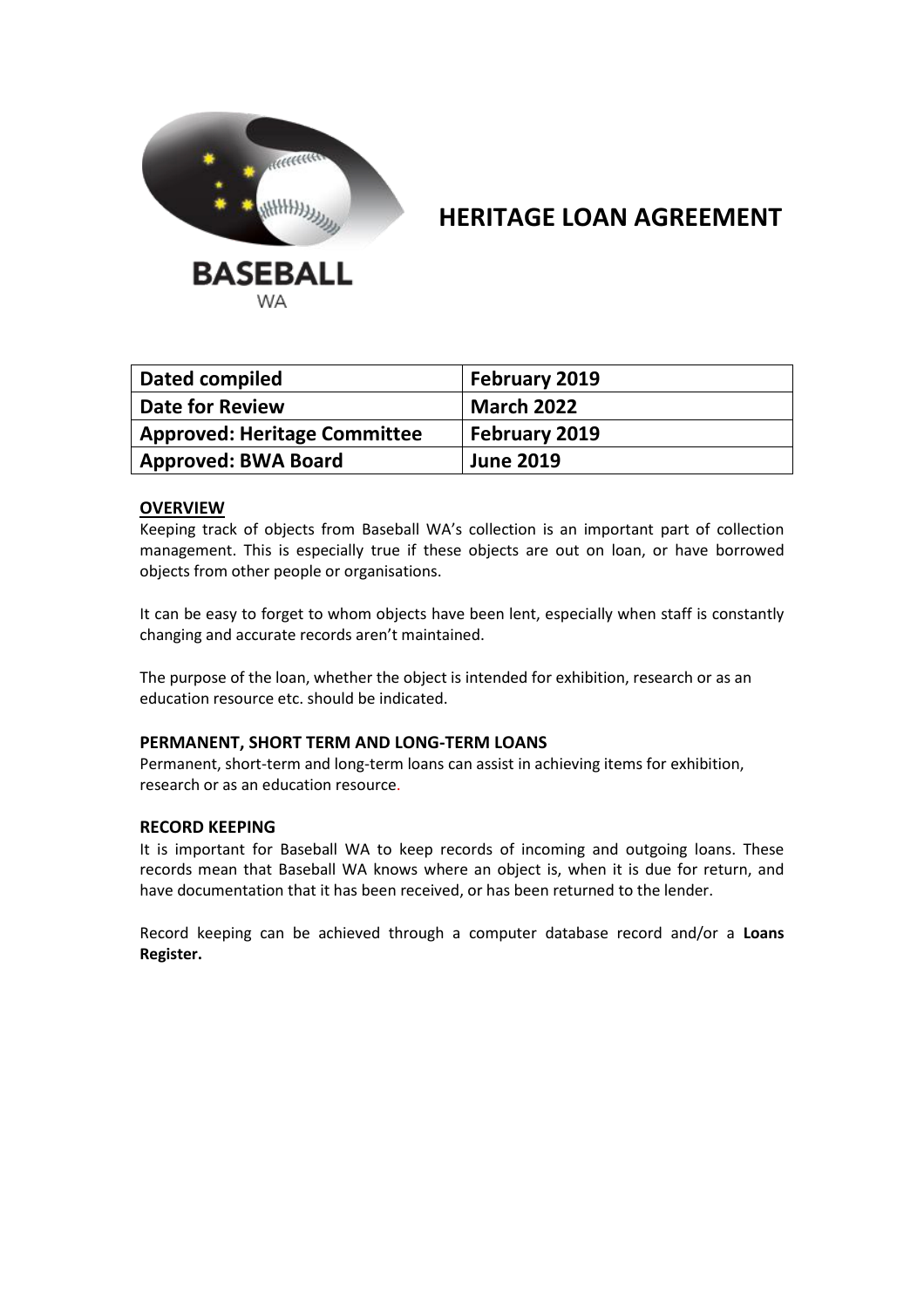# **LOAN AGREEMENT FORM**

| LOAN PURPOSE: (RESEARCH/EDUCATIONAL RESOURCE/EXHIBITION ITEM) |
|---------------------------------------------------------------|
|                                                               |
|                                                               |
|                                                               |
|                                                               |
| Please note the following requirements and conditions.        |
| Movement/display needs:                                       |
| Packing/transport needs:                                      |
| Conservation/maintenance needs:                               |
| Catalogue and publicity (form of acknowledgement):            |

……………………………………………………………………………………………………………………………